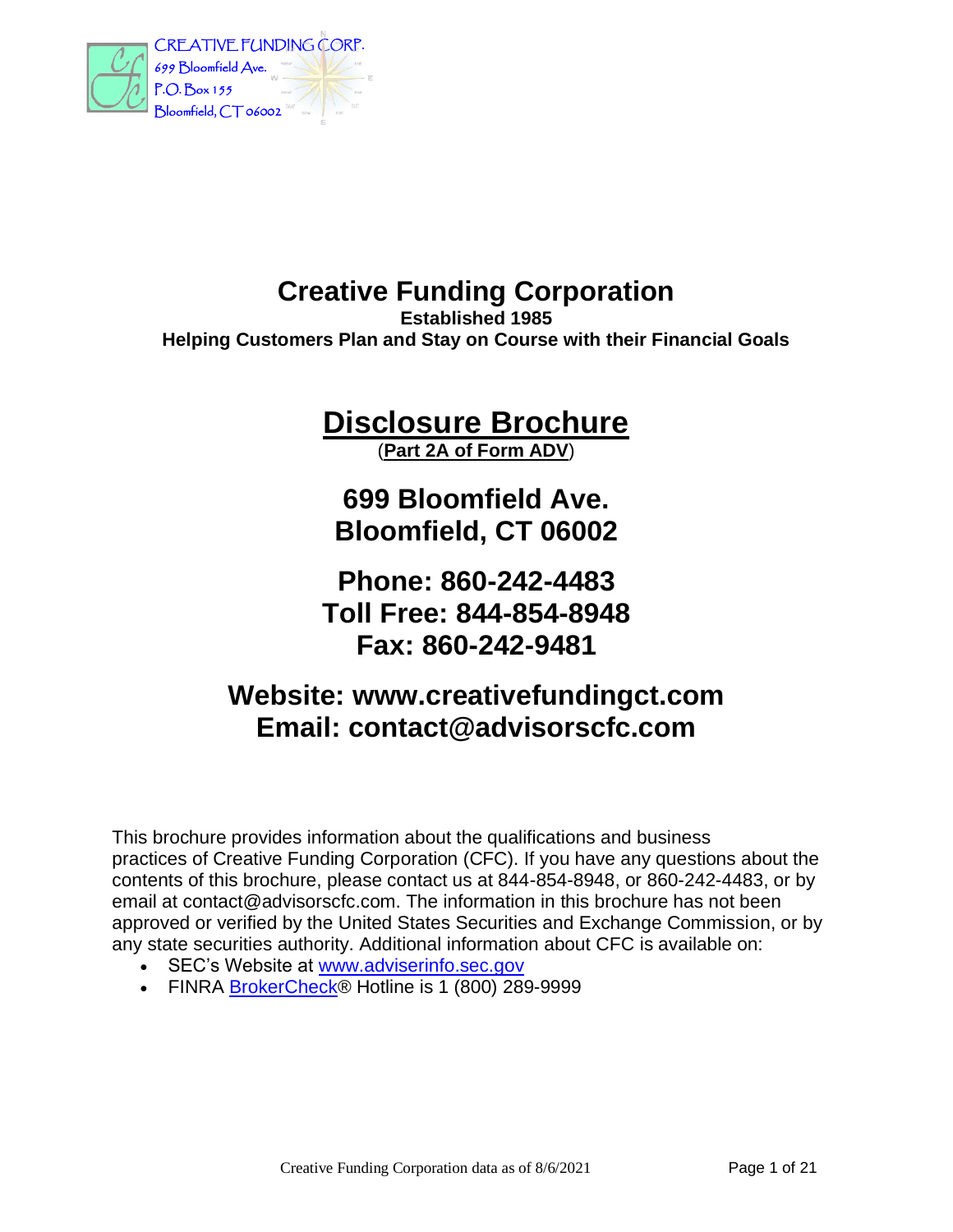

#### **Firm Brochure Updates:**

This brochure will be updated annually or when material changes occur since the previous release of the Firm Brochure.

#### **Annual Update:**

- Annual Fiscal year update for 2021.
- Updated on 4/1/2019 for 2019.
- On 8/31/2017 annual updated.

#### **Material Changes since the Last Update:**

Asset under management were update as of 8/6/2021

#### **Brochure Availability:**

Our Firm Brochure is available at our web site: [www.creativefundingct.com,](http://www.creativefundingct.com/) or by email at contact@advisorscfc.com.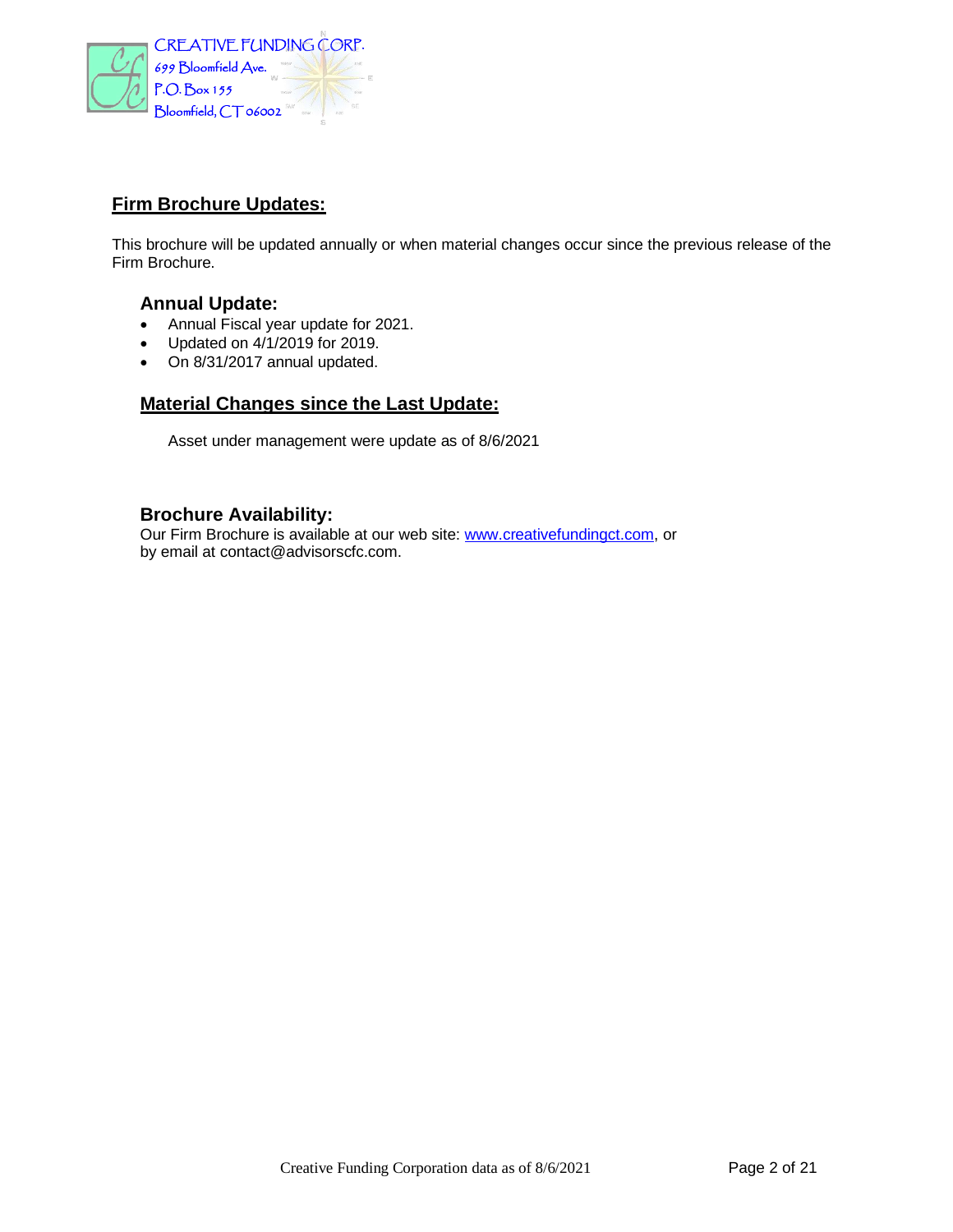

### **Table of Content**

| Code of Ethics, Participation or Interest in Client Transactions and Personal Trading10 |  |
|-----------------------------------------------------------------------------------------|--|
|                                                                                         |  |
|                                                                                         |  |
|                                                                                         |  |
|                                                                                         |  |
|                                                                                         |  |
|                                                                                         |  |
|                                                                                         |  |
|                                                                                         |  |
|                                                                                         |  |
|                                                                                         |  |
|                                                                                         |  |
|                                                                                         |  |
|                                                                                         |  |
|                                                                                         |  |
|                                                                                         |  |
|                                                                                         |  |
|                                                                                         |  |
|                                                                                         |  |
|                                                                                         |  |
|                                                                                         |  |
|                                                                                         |  |
|                                                                                         |  |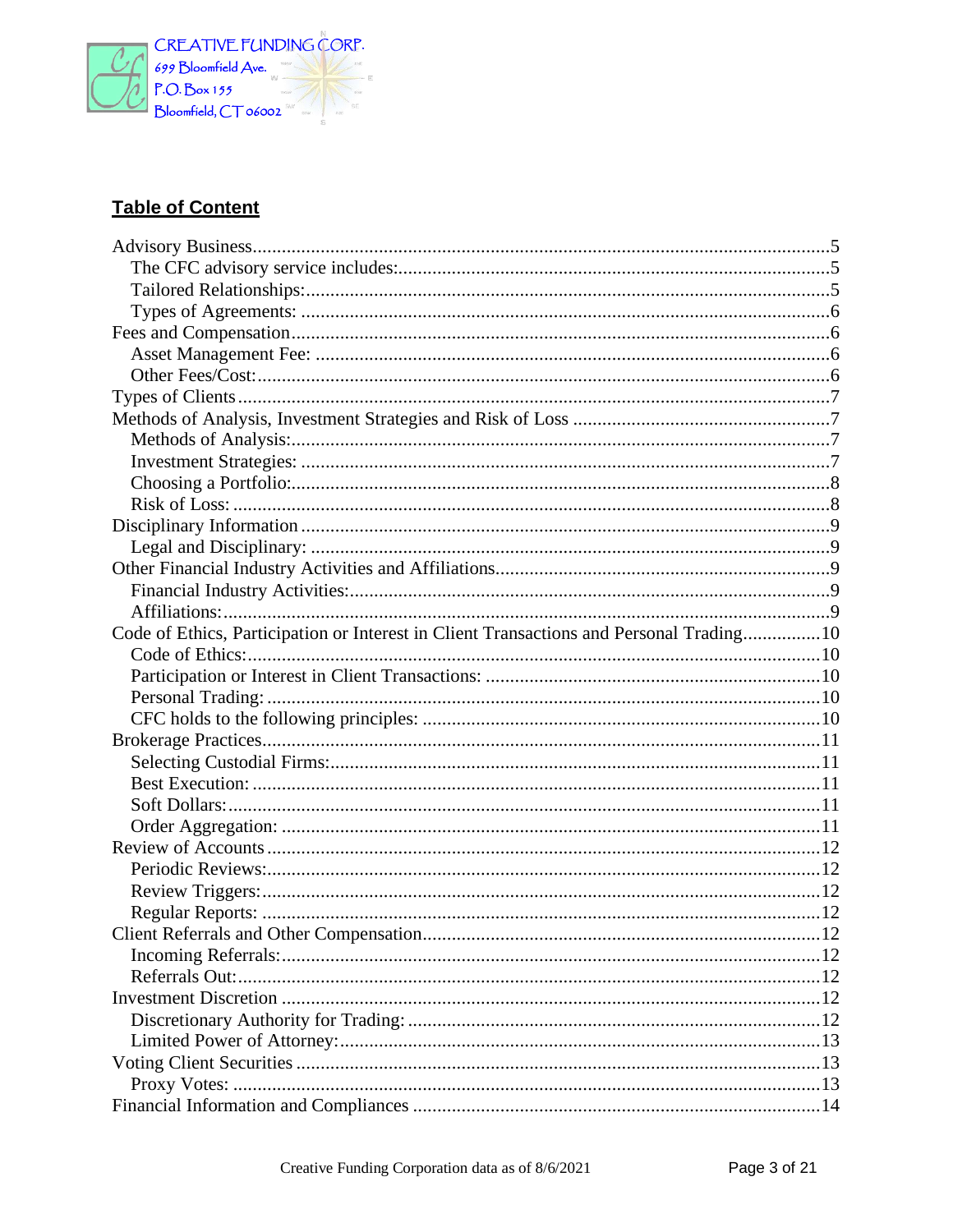

| А.             |  |
|----------------|--|
| В.             |  |
|                |  |
| А.             |  |
| В.             |  |
| $\mathbf{C}$ . |  |
|                |  |
|                |  |
| A.             |  |
| В.             |  |
|                |  |
|                |  |
|                |  |
| А.             |  |
| В.             |  |
| C.             |  |
|                |  |
|                |  |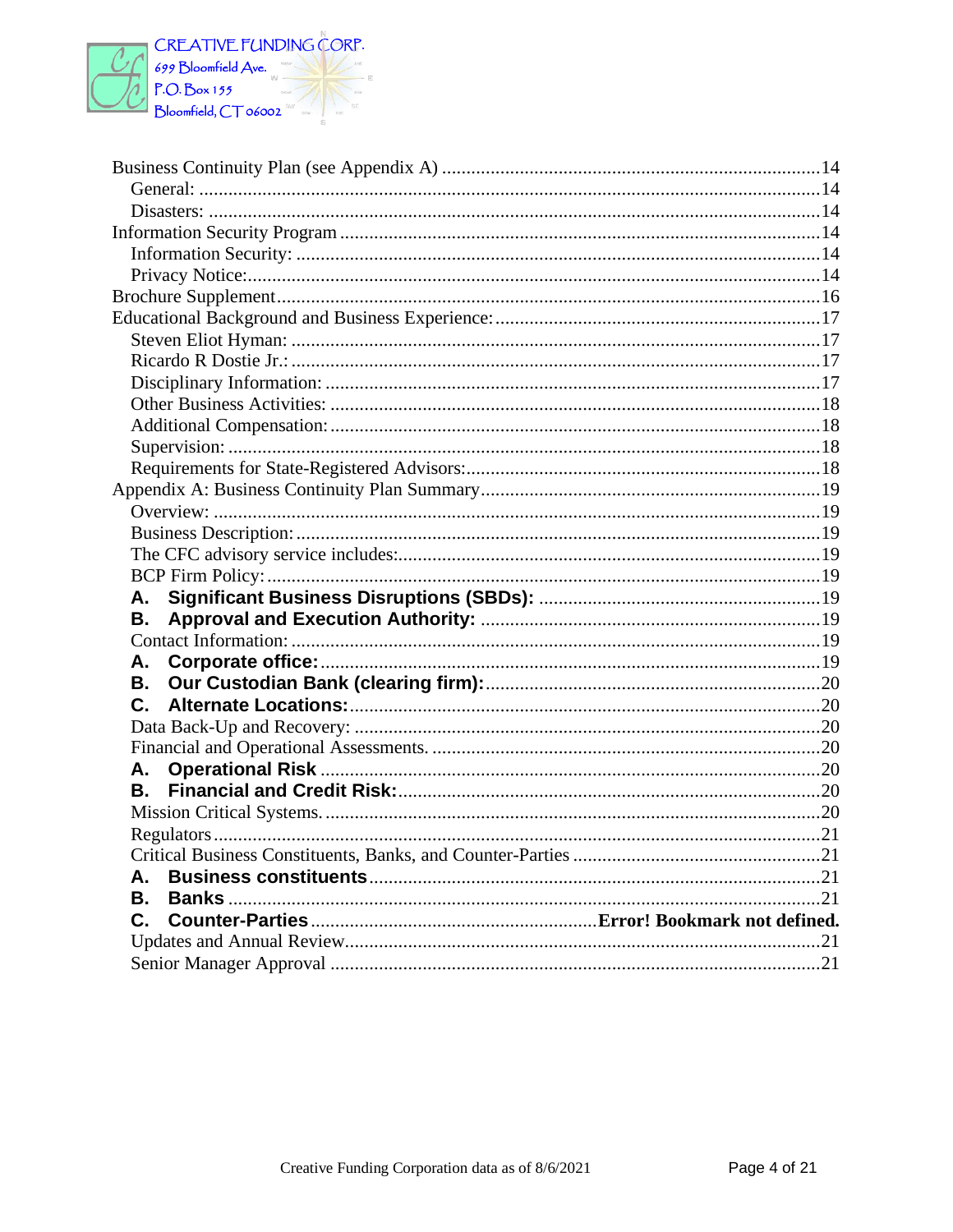

## <span id="page-4-0"></span>**Advisory Business**

Creative Funding Corporation (under the principal owner Steve Hyman) has been providing investment advisory services for 36 years to individuals, small businesses and charitable organizations. Creative Funding Corporation (CFC) manages portfolios on a discretionary basis for a fee, contracting with our clients for these services. As a registered investment advisor, CFC must comply with the Investment Advisors Act of 1940 and all the rules and regulations under applicable securities laws.

A large part of our business has been with employees of non-profit organizations (schoolteachers and charitable organizations) and referrals from those clients. Also, we have worked with a number of State of Connecticut employees and retirees, as an assigned agent, in helping them with their retirement and investment planning.

When advising our clients there are many factors considered including the management and performance records of the various investments as well as specific client risk-preferences and timebased objectives. We have also designed macroeconomic indicators over a 34-year period, which we use for our client allocation models. Our reason for being in business is to provide expert financial advice and management services to our clients.

As of August 6<sup>th</sup>, 2021, CFC manages approximately 30 million in assets for approximately 207 clients. Approximately, 74% of assets under management are managed on a discretionary basis.

#### <span id="page-4-1"></span>*The CFC advisory service includes:*

- 1) Consultation with Clients to help Clients decide upon a reasonable set of investment goals.
- 2) Review of Client's current investment goals using expected risk and expected return.
- 3) Assist the Client with preparation of an Investment Policy Statement.
- 4) Assist the Client with portfolio allocation strategy and implementation of the Client's investment policy. This will include consolidating portfolios, selecting new investments, transferring assets to discount broker or "No Load" mutual fund company.
- 5) Provide the Client with ongoing periodic investment reports (i.e., market values, interest and dividends, asset allocation, maturity and expiration alerts, contributions, withdrawals and expenses, commissions, capital gains and losses).
- 6) CFC encourages our clients to seek an investment policy review when major changes occur in their life, or simply when the investment policy needs to be changed based on changes in expected risk or return.
- 7) All the above is included in our services at no extra cost.

#### <span id="page-4-2"></span>*Tailored Relationships:*

Each investor has unique financial situations, investment time horizon, funding strategy, investment experience, tax status, risk tolerances, goals, and other life circumstances that dictate the constructed weightings of asset classes in their Model Portfolio. CFC will endeavor to survey each prospective client to determine their investment goal. This investment goal will be expressed in the Client's factfinder and risk profile statement (or similar document). Also, client goals can be written in the client contract.

The investment strategy for a specific client is based upon the objectives stated by the client during consultations. The client may change these objectives at any time. Each client executes an Investment Policy Statement that documents their objectives and desired investment strategy.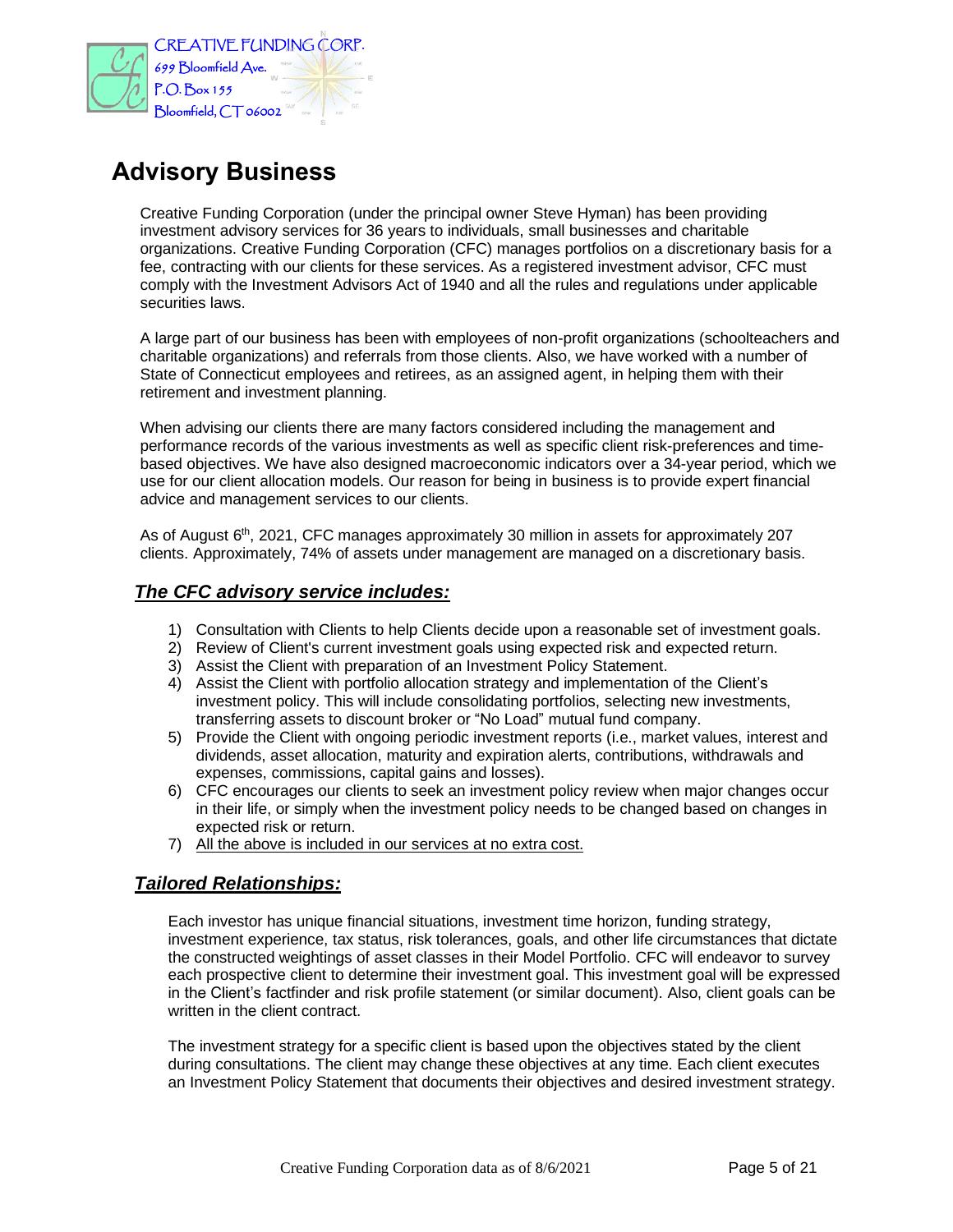

Clients are also encouraged to use all available resources to educate themselves about investing in general, as well as the investments and portfolio composition recommended by CFC.

#### <span id="page-5-0"></span>*Types of Agreements:*

The following agreements define the typical client relationships.

1) Asset Management Agreement:

CFC executes an Asset Management Agreement with each client. This agreement allows CFC to provide the professional advisory services. A copy of the Asset Management Agreement is given to each client and also can be obtained upon request from CFC.

- 2) Termination of Agreement:
	- a. The Asset Management Agreement shall remain in force until terminated by either party at any time by written notice to the other party.
	- b. If a CFC client account becomes delinquent regarding management fees, CFC will follow the account termination process as defined in the asset management agreement.

### <span id="page-5-1"></span>**Fees and Compensation**

#### <span id="page-5-2"></span>*Asset Management Fee:*

- 1) The management fee is 1% of total assets annually. No fees are pre-paid. All fees are payable quarterly, semi-annually or annually in arrears and can be deducted from clients' accounts (via custodian bank) or billed directly.
- 2) All fees are billed pro rata, in arrears for the period covered, between the 1<sup>st</sup> and 15<sup>th</sup> of the month following the end of the previous calendar quarter. Fees are calculated on the quarterend market value of the client's portfolio.

#### <span id="page-5-3"></span>*Other Fees/Cost:*

- 1) CFC, in its sole discretion, may charge a lesser investment advisory fee based upon certain criteria (e.g., historical relationship, type of assets, anticipated future earning capacity, anticipated future additional assets, dollar amounts of assets to be managed, related accounts, account composition, negotiations with clients, etc.).
- 2) Hourly fee charges are available as another option for fee payment- maximum of \$150 per hour per person. No pre-payment is required. The client can cancel the contract at any time.
- 3) It is further agreed by and between the parties that the client bears the cost of all securities purchased for the client as well as taxes (see 5 below), interest (if any), brokerage fees and commissions and custodian charges (if any).

**For example,** the custodian/clearing agent (Charles Schwab) for the investment management accounts may impose a fee for executing transactions and other custodial services in each client's account. These charges are not retail broker commissions, and no part of the transaction charge is paid to CFC. The fees and charges imposed by the clearing agent are in exchange for facilitating the execution of trades and for the custody of the assets in the client's account. In addition to transaction charges, the custodian may also impose various fees for transferring securities and for other services. The client bears responsibility for verifying the accuracy of fee calculations.

4) Mutual funds generally charge a management fee for their services as investment managers. The management fee is called an expense ratio. For example, an expense ratio of 0.50 means that the mutual fund company charges 0.5% for their services. With "No Load" funds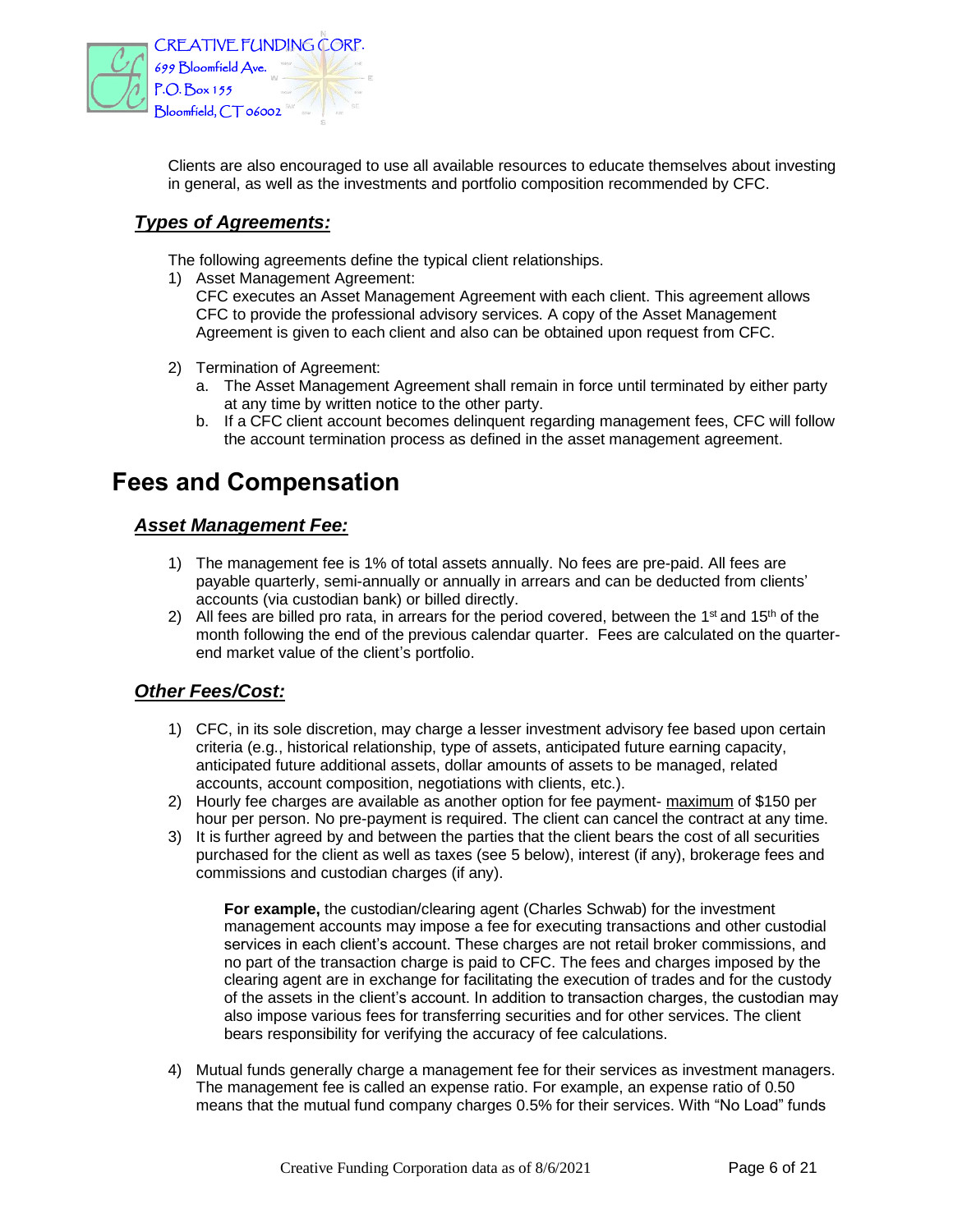

these fees are built into the purchase cost of the fund. Performance figures quoted by mutual fund companies in various publications are after their management fees have been deducted.

- 5) The client is responsible for any tax liabilities resulting from transactions (including any arising from the addition of assets to or withdrawal of assets from the client's account). Clients are urged to seek the advice of qualified tax professionals.
- 6) The investment advisor shall not be compensated based on a share of capital gains or capital appreciation of the client's investment funds.
- 7) CFC reserves the right to provide its services to other types of clients such as participants in 401(k) plans and in other contexts. CFC also reserves the right to vary its fee structure for such other types of clients and in such other contexts.
- **8) CFC does not use a performance-based fee schedule.**

## <span id="page-6-0"></span>**Types of Clients**

- 1) CFC generally provides investment advice to individuals, pension plans, profit sharing plans, trusts, estates, or charitable organizations, corporations or business entities.
- 2) Client relationships vary in scope and length of service.
- 3) We have no minimum account requirements.

### <span id="page-6-1"></span>**Methods of Analysis, Investment Strategies and Risk of Loss**

#### <span id="page-6-2"></span>*Methods of Analysis:*

CFC has designed a system**\* <sup>2</sup>** of market indicators over a period of the last 34 years. This system<sup>\*1</sup> relies primarily on information supplied by the Federal Reserve and Bureau of Labor. We also use fundamental analysis, reading research and other periodicals (i.e., quarterly, annual reports, SEC filings, etc.) regarding the investments. We consider important factors such as earnings history, debt, yield, growth rate, cash flow and management style of each company reviewed.

#### <span id="page-6-3"></span>*Investment Strategies:*

CFC employs a proactive hands-on approach to asset management. The practice of this style of asset management is based on the belief that no one can time the market, but more useful information makes our job more productive. The focus for the investor should be on their financial objectives, also how much the investor can risk losing and how long they are willing to keep money in the market.

CFC adheres to the following principles:

- 1) Markets are not always efficient and for investing purposes assets can be purchased at below market value prices.
- 2) Diversification in different asset classes, investment types, and sectors helps reduce risk in a portfolio.

CFC primarily uses "No-Load" Mutual Funds, Closed End Funds, Preferred stocks, common stocks (utilities and energy), Corporate Bonds and Government Bonds as the core of all offered model portfolios. Sometimes we will also use Exchange Traded Funds, Business Development Companies, and Limited Partnerships.

<sup>1</sup> **"Past performance does not necessarily guarantee future returns".**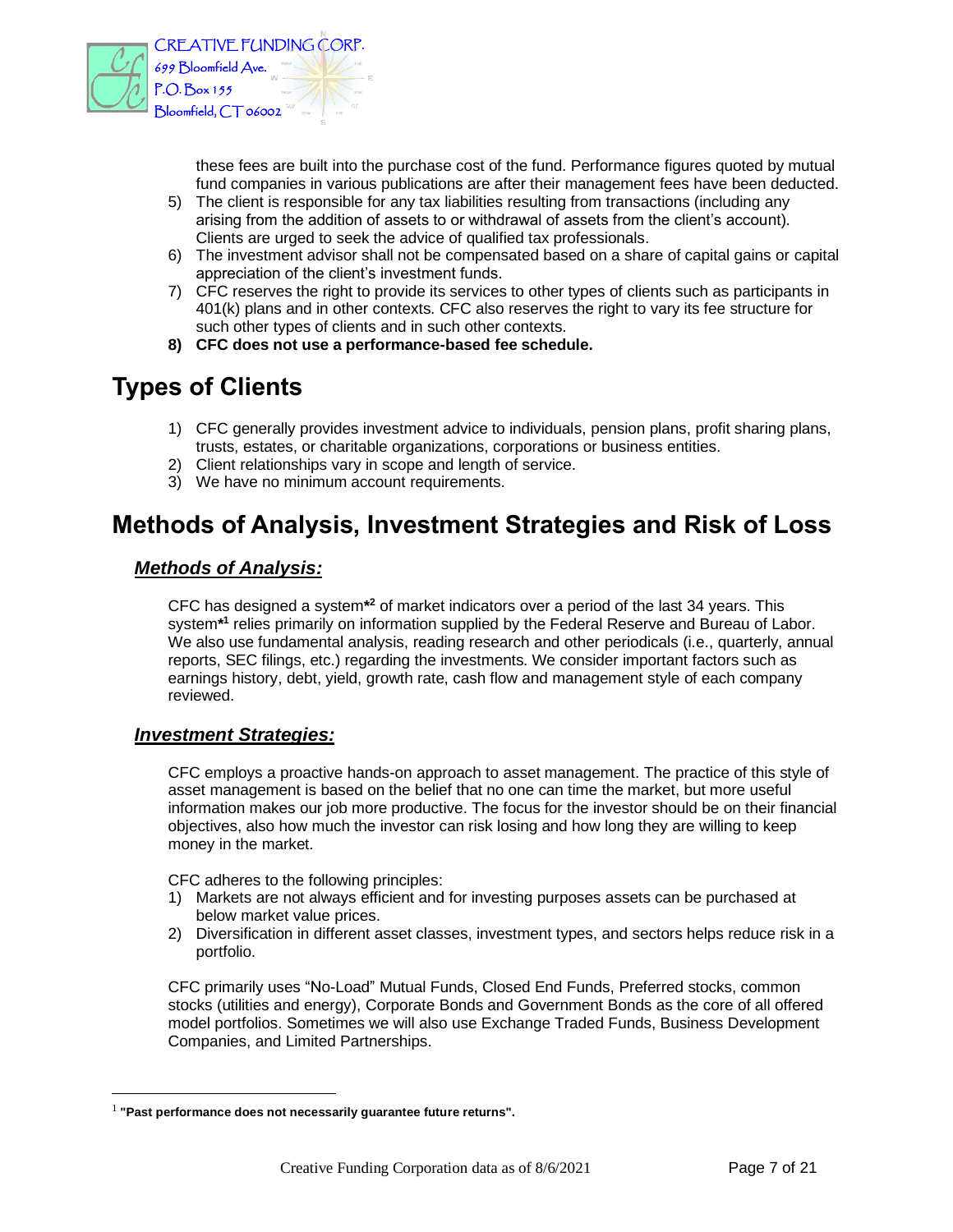

#### <span id="page-7-0"></span>*Choosing a Portfolio:*

In setting their investment objectives, CFC recommends clients consider which of the following risk profiles is best suited to them:

- 1) **Conservative –** portfolios managed to achieve targeted reasonable return at a minimal risk of loss. It is more likely to be a distributing portfolio than an accumulating portfolio but may be necessary for accumulators who face major job changes or other risks.
- 2) **Moderate –** portfolios managed to achieve growth at reasonable risk of loss. It could be the accumulating portfolio or one making modest distributions. It is best for people whose life circumstances make them somewhat cautious.
- 3) **Aggressive –** portfolios managed to achieve growth. It often has new money being added regularly or can be drawn from on a discretionary basis. It is designed to have an above average return but can face declines resulting in losses greater than its expected annual return.

Each investor has unique financial situations, investment time horizon, funding strategy, investment experience, tax status, risk tolerances, goals, and other life circumstances that dictate the constructed weightings of asset classes in their Model Portfolio. CFC will endeavor to survey each prospective client to determine their investment goal. This investment goal will be expressed in the Client's Investment Policy Statement. Once your investment objectives and guidelines are established, the appropriate CFC Model Portfolio may be selected.

The CFC Model Portfolios express investment objectives and risk as follows:

- 1) **Capital Preservation** A capital preservation investment strategy reflects your desire to avoid risk and loss of principal. It may also mean you intend to invest over a short period of time.
- 2) **Stable –** A stable investment strategy reflects your desire to see lower, more stable returns while avoiding high risk. It may also mean that you're planning to invest over a short period of time.
- 3) **Balanced –** A balanced investment strategy reflects your desire to seek the potential for growth. You're moderately tolerant of risk and plan to invest for a medium/long period of time.
- 4) **Growth**  A growth investment strategy reflects your desire to seek potential investment growth as well as your tolerance for market fluctuations and risk. You're probably planning to invest over a long period of time.
- 5) **Aggressive Growth** An aggressive growth investment strategy reflects your desire for potentially substantial investment growth as well as your tolerance for large market fluctuations and increased risk of loss. You're probably planning on investing over a long period of time.

#### <span id="page-7-1"></span>*Risk of Loss:*

All investment programs have certain risks that are borne by the investor. Our investment approach constantly keeps the risk of loss in mind. Investors face the following investment risks:

- 1) **Interest-rate Risk:** Fluctuations in interest rates may cause investment prices to fluctuate. For example, when interest rates rise, yields on existing bonds become less attractive, causing their market values to decline.
- 2) **Market Risk (also known as Systematic Risk):** The price of a security, bond, or mutual fund may drop in reaction to tangible and intangible events and conditions. This type of risk is caused by external factors independent of a security's particular underlying circumstances. For example, political, economic and social conditions may trigger market events.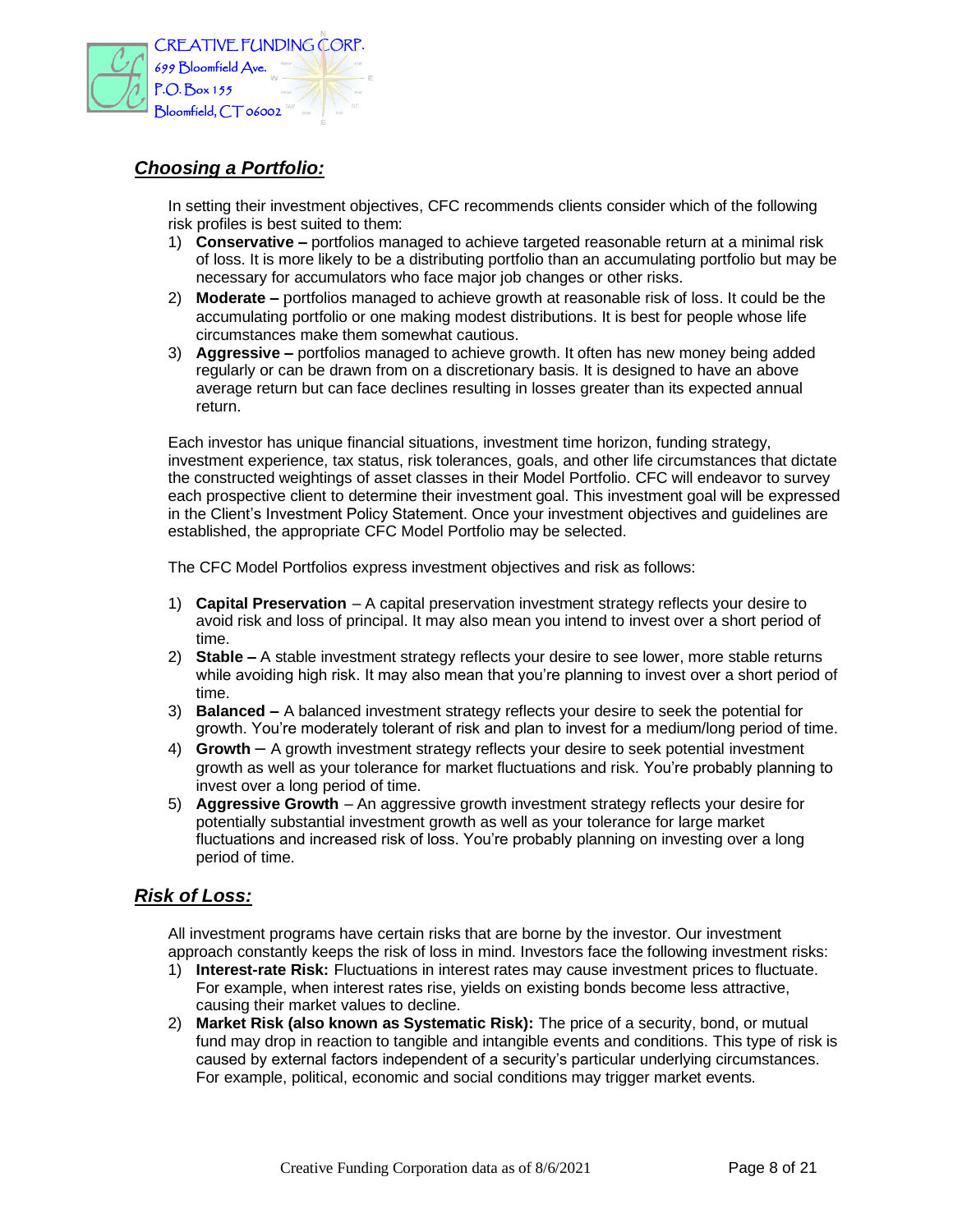

- 3) **Inflation Risk:** When any type of inflation is present, a dollar today will not buy as much as a dollar next year, because purchasing power is eroding at the rate of inflation.
- 4) **Currency Risk:** Overseas investments are subject to fluctuations in the value of the dollar against the currency of the investment's originating country. This is also referred to as exchange rate risk.
- 5) **Reinvestment Risk:** This is the risk that future proceeds from investments may have to be reinvested at a potentially lower rate of return (i.e., interest rate). This primarily relates to fixed income securities.
- 6) **Business Risk:** These risks are associated with an industry or a company within an industry. For example, oil-drilling companies depend on finding oil and then refining it, a lengthy process, before they can generate a profit. They carry a higher risk of profitability than an electric company, which generates its income from a steady stream of customers who buy electricity no matter what the economic environment is like.
- 7) **Liquidity Risk:** Liquidity is the ability to readily convert an investment into cash. Generally, assets are more liquid if many traders are interested in a standardized product. For example, Treasury Bills are highly liquid, while real estate properties are not.
- 8) **Financial Risk:** Excessive borrowing to finance a business' operations increases the risk of profitability, because the company must meet the terms of its obligations in good times and bad. During periods of financial stress, the inability to meet loan obligations may result in bankruptcy and/or a declining market value.
- 9) **Sequence of Return Risk:** This is the risk that arises from the order in which your investment returns and withdrawals occur. In other words, market declines in the early years of retirement, paired with ongoing withdrawals, could reduce the longevity of a portfolio.

### <span id="page-8-0"></span>**Disciplinary Information**

#### <span id="page-8-1"></span>*Legal and Disciplinary:*

The firm and its employees have not been involved in legal or disciplinary events related to past or present investment clients.

## <span id="page-8-2"></span>**Other Financial Industry Activities and Affiliations**

#### <span id="page-8-3"></span>*Financial Industry Activities:*

Steve Hyman (Principal of CFC) is a registered insurance agent in Connecticut and Massachusetts.

#### <span id="page-8-4"></span>*Affiliations:*

CFC has no arrangement (material to its investment advisory business) with any related person who is a:

- 
- 
- 
- 
- 
- 
- 
- 
- 
- broker-dealer investment company other investment advisor
- financial planning firm commodity pool operator commodity trading Advisor
- futures merchant banking or thrift institution accountant or accounting firm
- lawyer or law firm pension consultant real estate broker or dealer
- an entity that creates or packages limited partnerships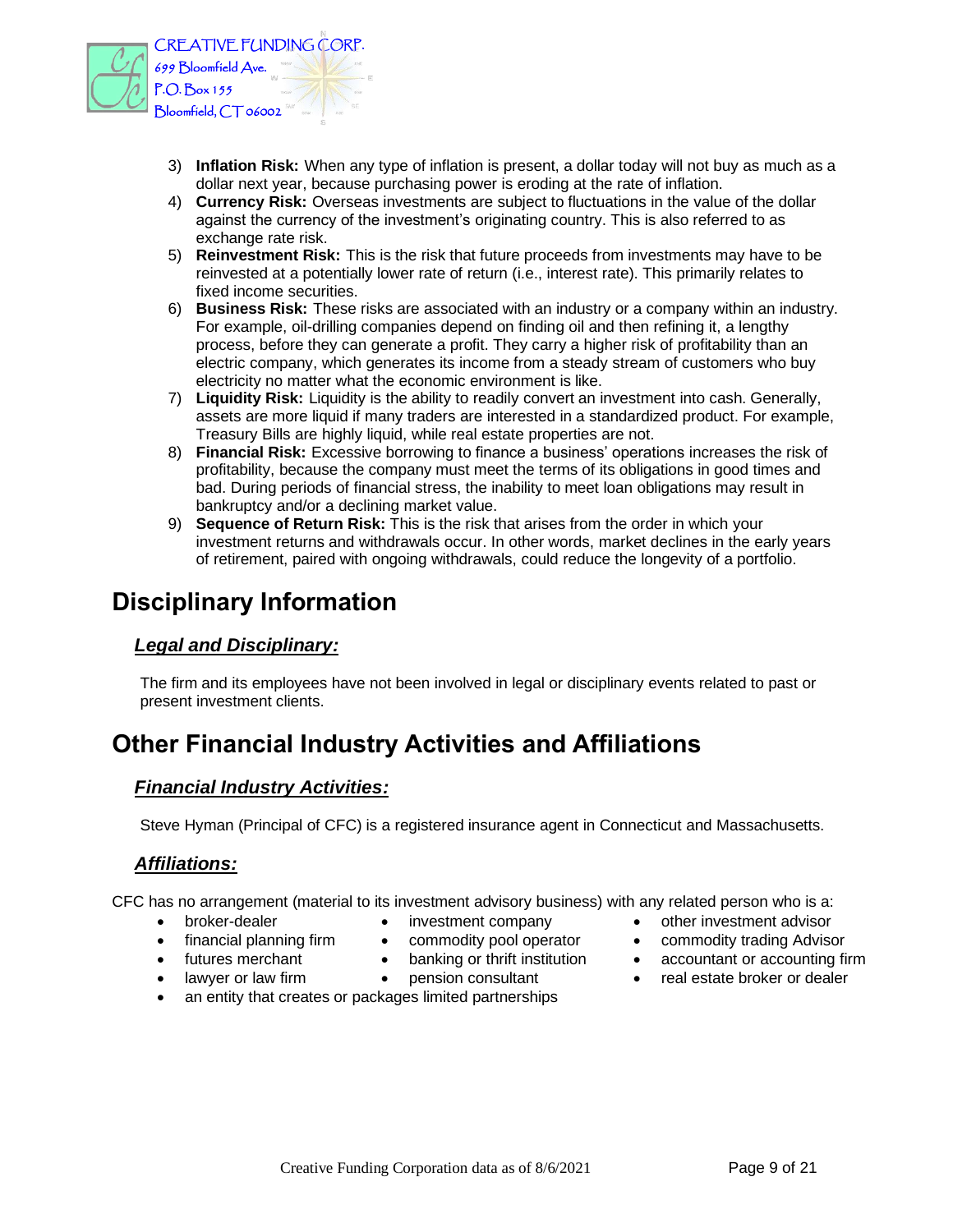

### <span id="page-9-0"></span>**Code of Ethics, Participation or Interest in Client Transactions and Personal Trading**

#### <span id="page-9-1"></span>*Code of Ethics:*

The employees of CFC have committed to a Code of Ethics. The firm will provide a copy of the Code of Ethics to any client or prospective client upon request.

#### <span id="page-9-2"></span>*Participation or Interest in Client Transactions:*

CFC will make securities transactions for its own accounts. This may cause a conflict of interest, since both Client and CFC may be selling (or buying) the same financial product at the same time. To address this potential conflict of interest, CFC agrees, to the extent within its control, *not*  to favor itself to the Client's financial detriment. CFC agrees to keep complete records of all such securities transactions, as required by SEC *and/or state* regulation. Employees comply with the provisions of the CFC *Compliance Manual* regarding securities transactions.

#### <span id="page-9-3"></span>*Personal Trading:*

CFC is in full compliance with The Insider Trading and Securities Fraud Enforcement Act of 1988. CFC monitors the personal securities transactions of all access persons. In addition, CFC has adopted a written Code of Ethics in compliance with SEC Rule 204A-1. This Code is based on the principle that the officers, directors, and employees (or persons having similar status or function) of CFC have a fiduciary duty to place the interests of the clients ahead of their own interests. The Code applies to all access persons and focuses principally on monitoring and reporting of personal transactions in securities. Access persons must avoid activities, interests and relationships that might interfere with making decisions in the best interests of clients.

#### <span id="page-9-4"></span>*CFC holds to the following principles:*

- 1) We are fiduciaries. Our duty is, at all times, to place the interests of our clients first. Access persons must scrupulously avoid putting their own personal interests ahead of the interests of the clients. An access person may not induce or cause a client to take action, or not to take action, for personal benefit, rather than for the benefit of the client. For example, an access person would violate this Code by causing a client to purchase a security he or she owned for the purpose of increasing the price of that security.
- 2) All personal securities transactions will be conducted in such a manner as to be consistent with the Code of Ethics and to avoid any actual or potential conflict of interest or any abuse of an access person's position of trust and responsibility.
- 3) Access persons may not, for example, use their knowledge of portfolio transactions to profit by the market effect of such transactions.
- 4) Independence in the investment decision-making process is paramount. The Chief Compliance Officer of the firm carries out all compliance-related mandates as set forth by the Code of Ethics. A copy of the firm's Code of Ethics is available upon request by all clients and prospective clients.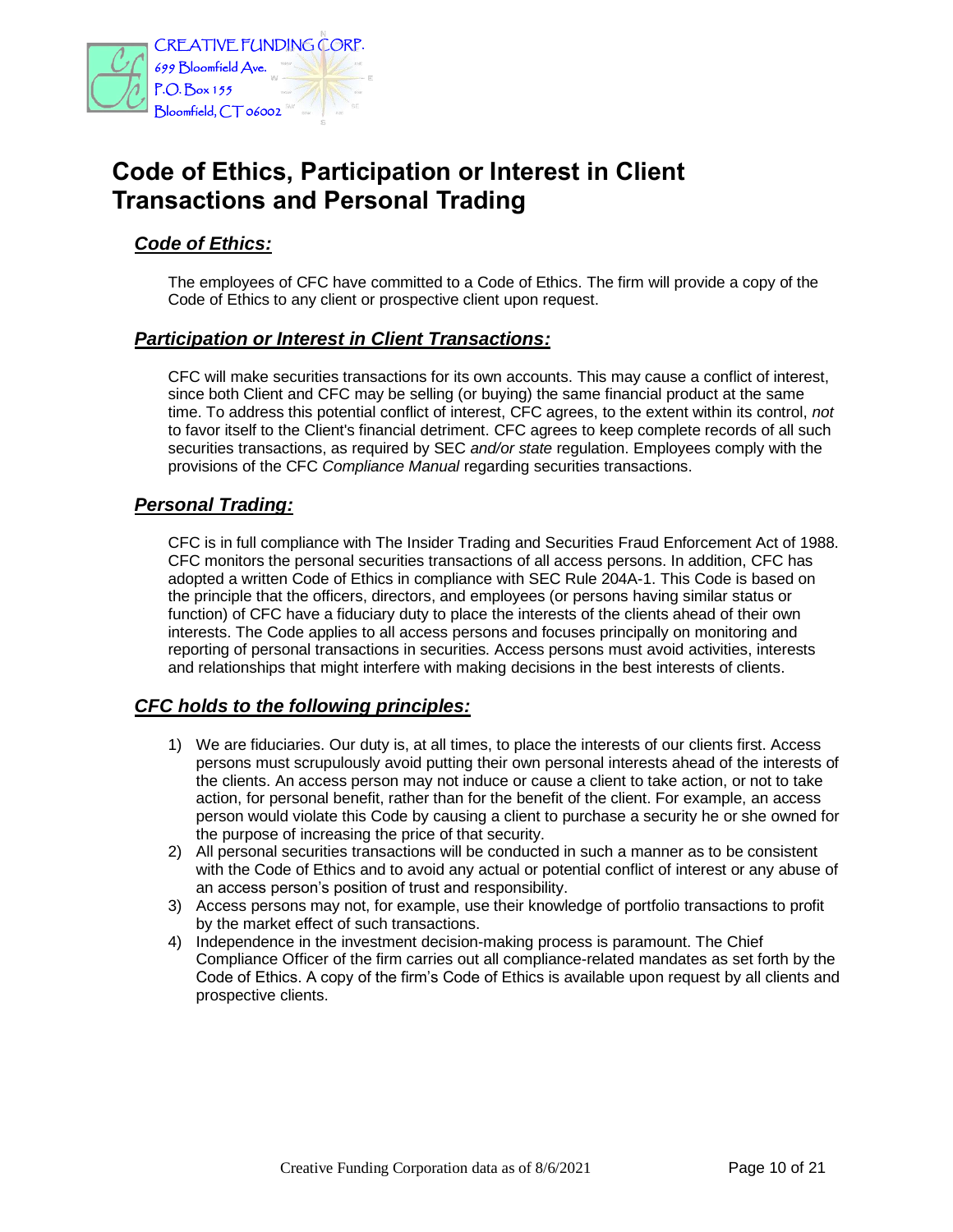

## <span id="page-10-0"></span>**Brokerage Practices**

#### <span id="page-10-1"></span>*Selecting Custodial Firms:*

CFC does not maintain custody of your assets that we manage; your assets must be maintained in an account at a "qualified custodian," generally a broker-dealer or bank. We use various companies as "qualified custodian", two examples are Charles Schwab & Co. and The Vanguard Group. We are independently owned and operated and are not affiliated with either company. Schwab will hold your assets in a brokerage account and buy and sell securities when we or you instruct them to. While we may require that you use one of these companies as custodian, you will decide whether to do so and will open your account with them by entering into an account agreement directly with them.

We seek to use a custodian who will hold your assets and execute transactions on terms that are, overall, most advantageous when compared to other available providers and their services. We consider a wide range of factors, including, among others:

- 1) Combination of transaction execution services and asset custody services (generally without a separate fee for custody).
- 2) Capability to execute, clear, and settle trades (buy and sell securities for your account).
- 3) Capability to facilitate transfers and payments to and from accounts (wire transfers, check requests, bill payment, etc.).
- 4) Breadth of available investment products (stocks, bonds, mutual funds, exchange-traded funds [ETFs], etc.).
- 5) Availability of investment tools and technology, which CFC can utilize.
- 6) Quality of services.
- 7) Competitiveness of the price of those services (commission rates, margin interest rates, other fees, etc.) and willingness to negotiate the prices.
- 8) Provide quarterly and annual account and tax statements.
- 9) Reputation, financial strength, and stability.

**CFC** *DOES NOT* receive fees or commissions from any of these arrangements.

#### <span id="page-10-2"></span>*Best Execution:*

Best execution means the most favorable terms for a transaction based on all relevant factors, including those listed above (see "Selecting Custodial Firms"). CFC has reviewed the execution of trades at Schwab, as well as the practices and procedures associated with best execution. We have determined that having Schwab execute all trades is consistent with our duty to seek "best execution" of your trades.

**CFC** *DOES NOT* receive any portion of the trading fees.

#### <span id="page-10-3"></span>*Soft Dollars:*

CFC receives no economic benefit from a non-client or client in connection with giving advice.

#### <span id="page-10-4"></span>*Order Aggregation:*

Client orders executed by Schwab may be aggregated to achieve best execution. CFC does not specifically request that trades be aggregated. Most aggregated trades are stocks or bonds where trade aggregation may result in client's benefit.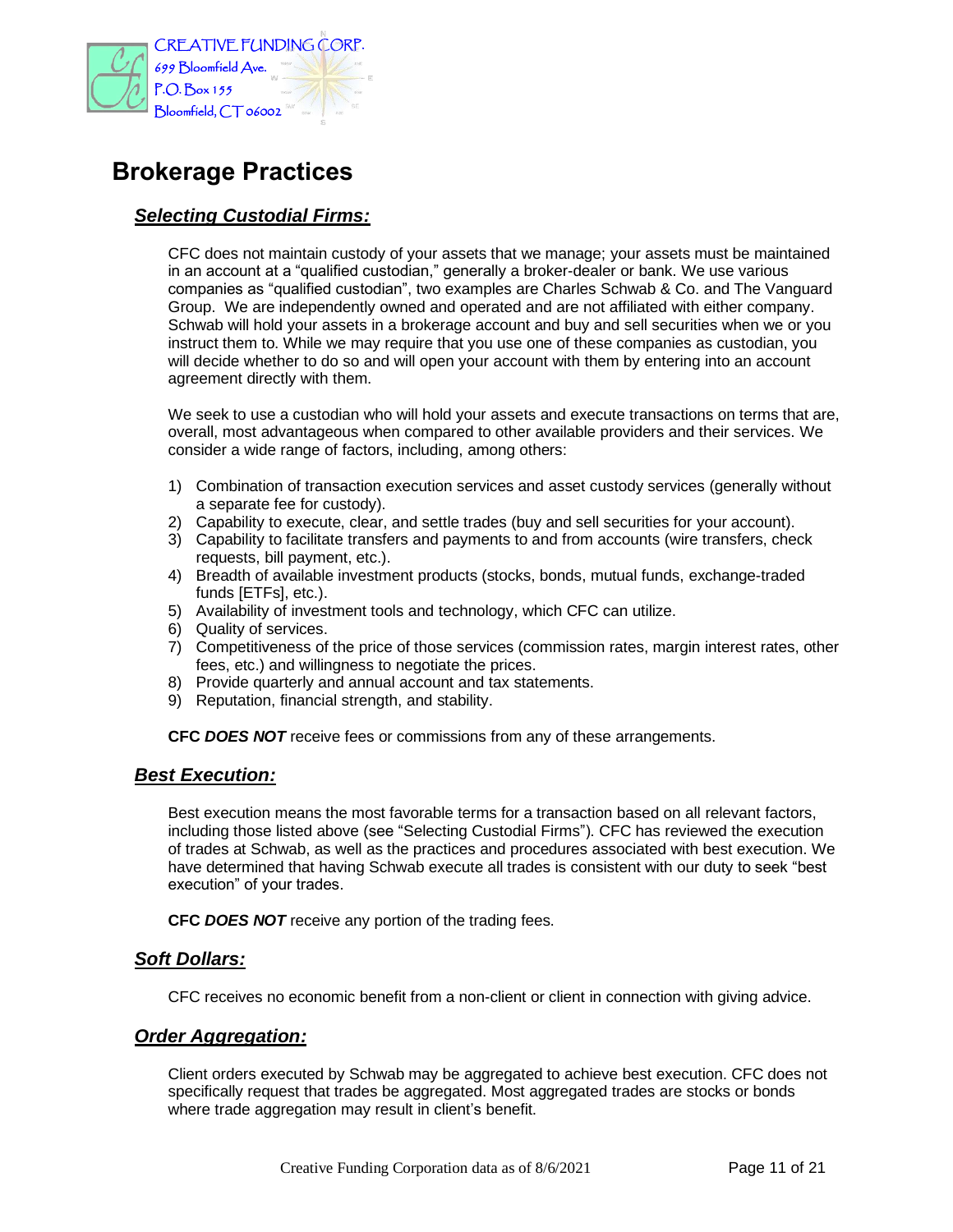

### <span id="page-11-0"></span>**Review of Accounts**

#### <span id="page-11-1"></span>*Periodic Reviews:*

CFC reconciles accounts daily from the custodial data feed. CFC conducts a systematic monthly portfolio review based on asset class proportions. Account reviews are performed by qualified CFC advisors.

#### <span id="page-11-2"></span>*Review Triggers:*

Other conditions that may trigger a review are changes in the tax laws, new investment information, and changes in a client's own situation.

#### <span id="page-11-3"></span>*Regular Reports:*

CFC Clients receive periodic communications. Clients receive written quarterly updates. The written updates may include a portfolio statement which shows current values of all client accounts. In addition, Clients receive a quarterly asset management fee statement, specifying the arrears management fees for the previous quarter's assets under management. CFC may at its discretion and as required by law, send other written communications to each Client.

### <span id="page-11-4"></span>**Client Referrals and Other Compensation**

#### <span id="page-11-5"></span>*Incoming Referrals:*

CFC has been fortunate to receive many client referrals over the years. The referrals came from current clients, estate planning attorneys, accountants, employees, personal friends of employees and other similar sources. The firm does not compensate referring parties for these referrals.

#### <span id="page-11-6"></span>*Referrals Out:*

CFC does not accept referral fees or any form of compensation from other professionals when a prospect or client is referred to them.

### <span id="page-11-7"></span>**Investment Discretion**

#### <span id="page-11-8"></span>*Discretionary Authority for Trading:*

Except as otherwise instructed, the client grants CFC discretionary authority to execute its investment recommendations in accordance with the Investment Policy Statement or other suitable survey, without the client's prior approval of each specific transaction. Under this authority, the client allows CFC to purchase and sell securities and investment instruments in their accounts, arrange for delivery and payment in connection with the foregoing, and act on behalf of the client in most matters necessary or incidental to the handling of the account, including monitoring certain assets.

All transactions in the account shall be made in accordance with the directions and preferences provided to CFC by the client. Client will execute instructions regarding CFC's trading authority as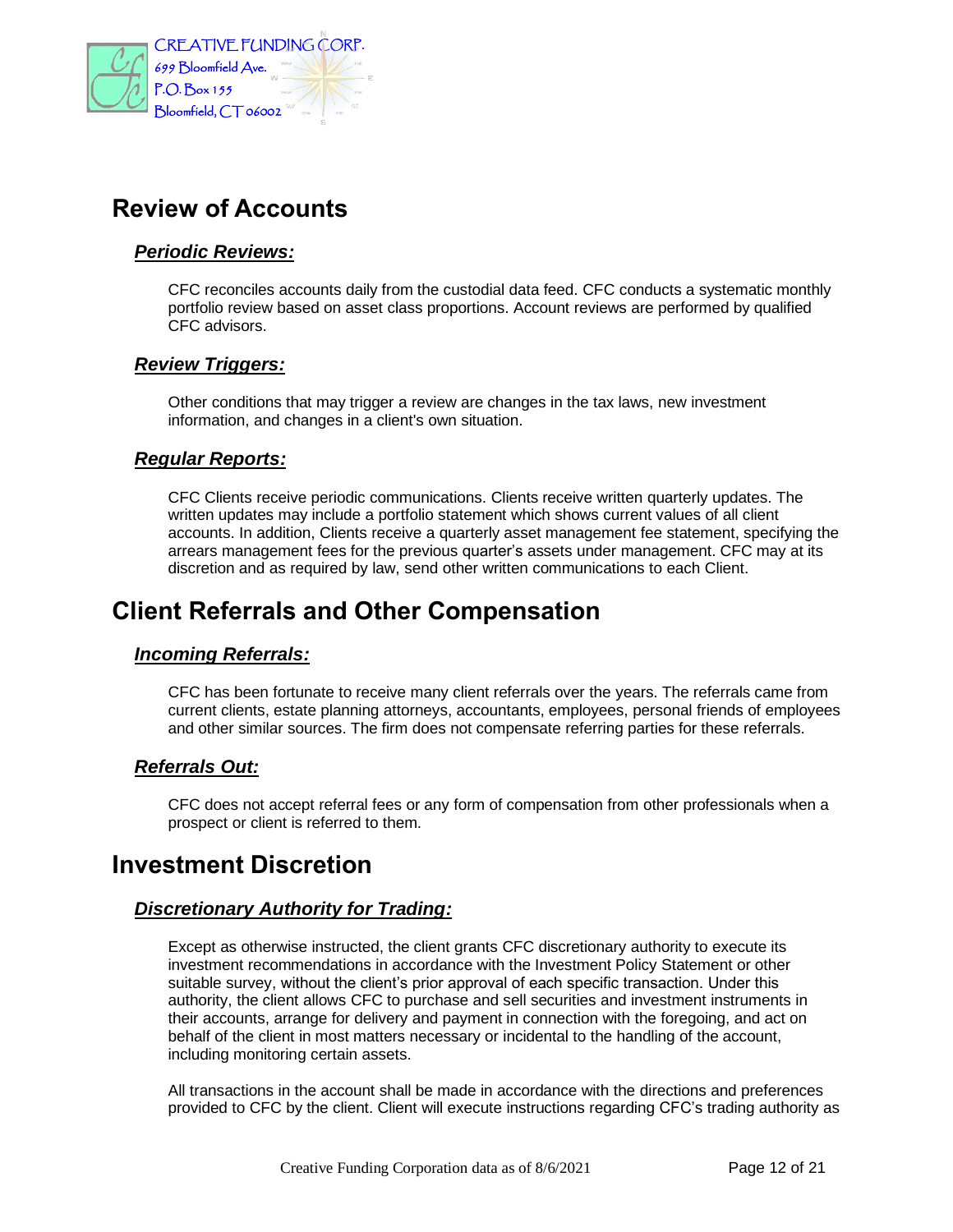

required by each custodian. It is the client's responsibility to advise CFC of any changes in their investment goals. All clients are encouraged to review their objectives and account performance with CFC each year, either in person or by telephone.

CFC uses its best judgment and good faith efforts in rendering services to clients. CFC cannot warrant or guarantee any particular level of account performance, or that an account will be profitable over time. Not every investment decision or recommendation made by CFC will be profitable. The client assumes all market risk involved in the investment of account assets under the Investment Advisory Agreement and understands that investment decisions made for this account are subject to various markets, currency, economic, political and business risks.

**Except as may otherwise be provided by law**, CFC will not be liable to clients for:

- 1) Any loss the client may suffer by reason of any investment decision made or other action taken or omitted in good faith by CFC with that degree of care, skill, prudence and diligence under the circumstances that a prudent person acting in a fiduciary capacity would use.
- 2) Any loss arising from CFC's adherence to a client's instructions.
- 3) Any act or failure to act by a custodian of a client's account.
- 4) Nothing in this agreement shall relieve CFC from any responsibility or liability CFC may have under state or federal statutes. CFC shall have no liability to the client for any loss or other harm to any property in the account, including any harm to any property in the account resulting from the insolvency of the custodian or any acts of the agents or employees of the custodian and whether or not the full amount of such loss is covered by the Securities Investor Protection Corporation ("SIPC") or any other insurance which may be carried by the custodian. The client understands that SIPC provides only limited protection for the loss of property held by a broker-dealer.

#### <span id="page-12-0"></span>*Limited Power of Attorney:*

Our clients sign a limited power of attorney so CFC can instruct the qualified custodian (Schwab) to execute the trades associated with your Investment Policy Statement.

### <span id="page-12-1"></span>**Voting Client Securities**

#### <span id="page-12-2"></span>*Proxy Votes:*

We are authorized by our clients to receive and vote on proxy, reorganizations, and other matters that arise with the companies held by our clients. In accordance with SEC regulations, we analyze and vote on these proxy issues and keep copies of the choices made which are available to our clients upon request. Our votes are made with management recommendations taken into consideration, yet our primary goal is to maximize our clients' shareholder value. Other factors taken into consideration are general corporate ethical standards and environmental concerns.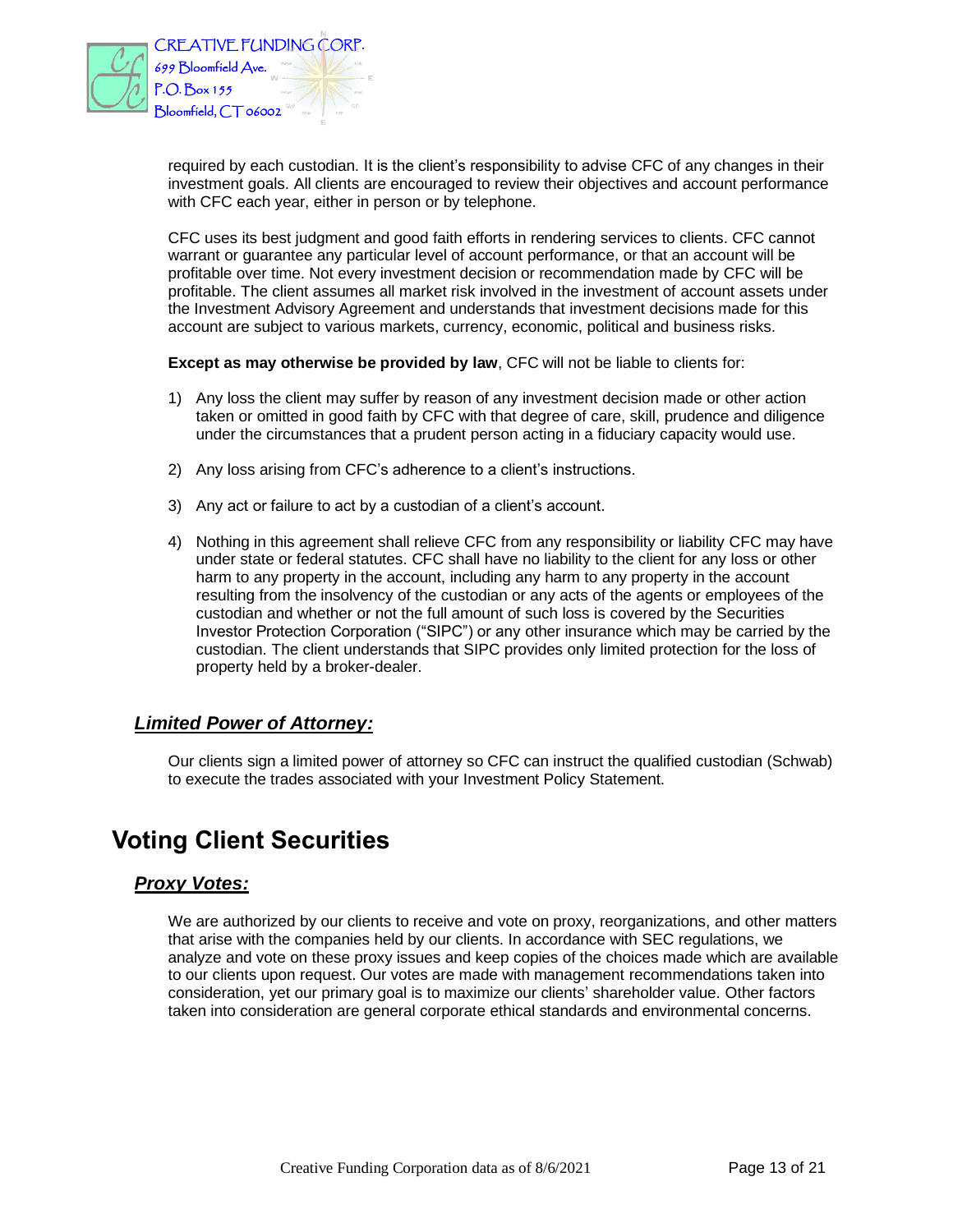

## <span id="page-13-0"></span>**Financial Information and Compliances**

- 1) CFC does not have any financial impairment that will preclude the firm from meeting contractual commitments to clients.
- 2) CFC complies with all requirements for Connecticut State-Registered Advisors.
- 3) CFC would be required to disclose additional information for Steve Hyman and Ric Dostie if either had ever been the subject of a bankruptcy petition or ever been found liable in either (a) an arbitration; or (b) a civil, self-regulatory organization, or administrative proceeding.

As none of these applies to either Steve or Ric, Creative Funding Corporation has no information to disclose in this regard.

## <span id="page-13-1"></span>**Business Continuity Plan (see Appendix A)**

#### <span id="page-13-2"></span>*General:*

CFC has a Business Continuity Plan in place that provides detailed steps to mitigate and recover from the loss of office space, communications, services or key people.

#### <span id="page-13-3"></span>*Disasters:*

The Business Continuity Plan covers natural and man-made disasters. CFC has taken reasonable precautions with respect to electronic data survival.

### <span id="page-13-4"></span>**Information Security Program**

#### <span id="page-13-5"></span>*Information Security:*

To protect your personal information from unauthorized access and use, we use security measures that comply with federal law. These measures include computer safeguards and secured files and building.

#### <span id="page-13-6"></span>*Privacy Notice:*

CFC is committed to maintaining the confidentiality, integrity and security of the personal information that is entrusted to us. All financial companies need to share customer's personal information to run their everyday business. The types of personal information we collect, and share depend on the product or service you have with us.

This information can include:

- Social Security number and your name and address
- Employment status and Investment objectives and experience
- Financial standing and Account balance and account transactions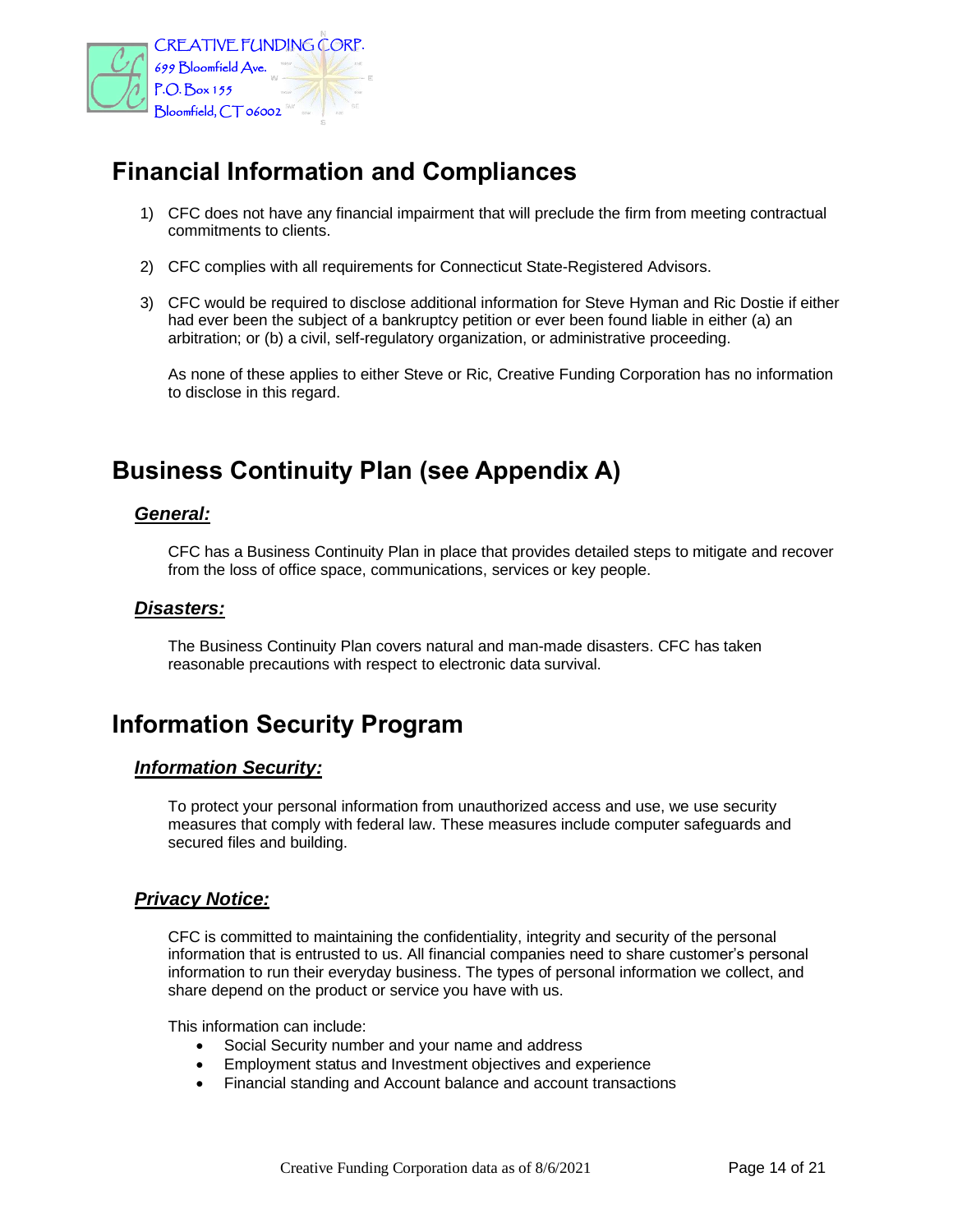

We use this information to help you meet your personal financial goals. With your permission, we disclose limited information to attorneys, accountants, and mortgage lenders with whom you have established a relationship. You may opt out from our sharing information with these nonaffiliated third parties by notifying us at any time by telephone, mail, fax, email, or in person. With your permission, we share a limited amount of information about you with your brokerage firm in order to execute securities transactions on your behalf.

We maintain a secure office to ensure that your information is not placed at unreasonable risk. We employ a network firewall barrier, secure data encryption techniques and authentication procedures in our computer environment. We do not provide your personal information to mailing list vendors or solicitors. We require strict confidentiality in our agreements with unaffiliated third parties that require access to your personal information, including financial service companies, consultants, and auditors. Federal and state securities regulators may review our Company records and your personal records as permitted by law. Personally, identifiable information about you will be maintained while you are a client, and for the required period thereafter that records are required to be maintained by federal and state securities laws. After that time, information will be destroyed. We will notify you in advance if our privacy policy is expected to change. We are required by law to deliver this Privacy Notice to you annually, in writing.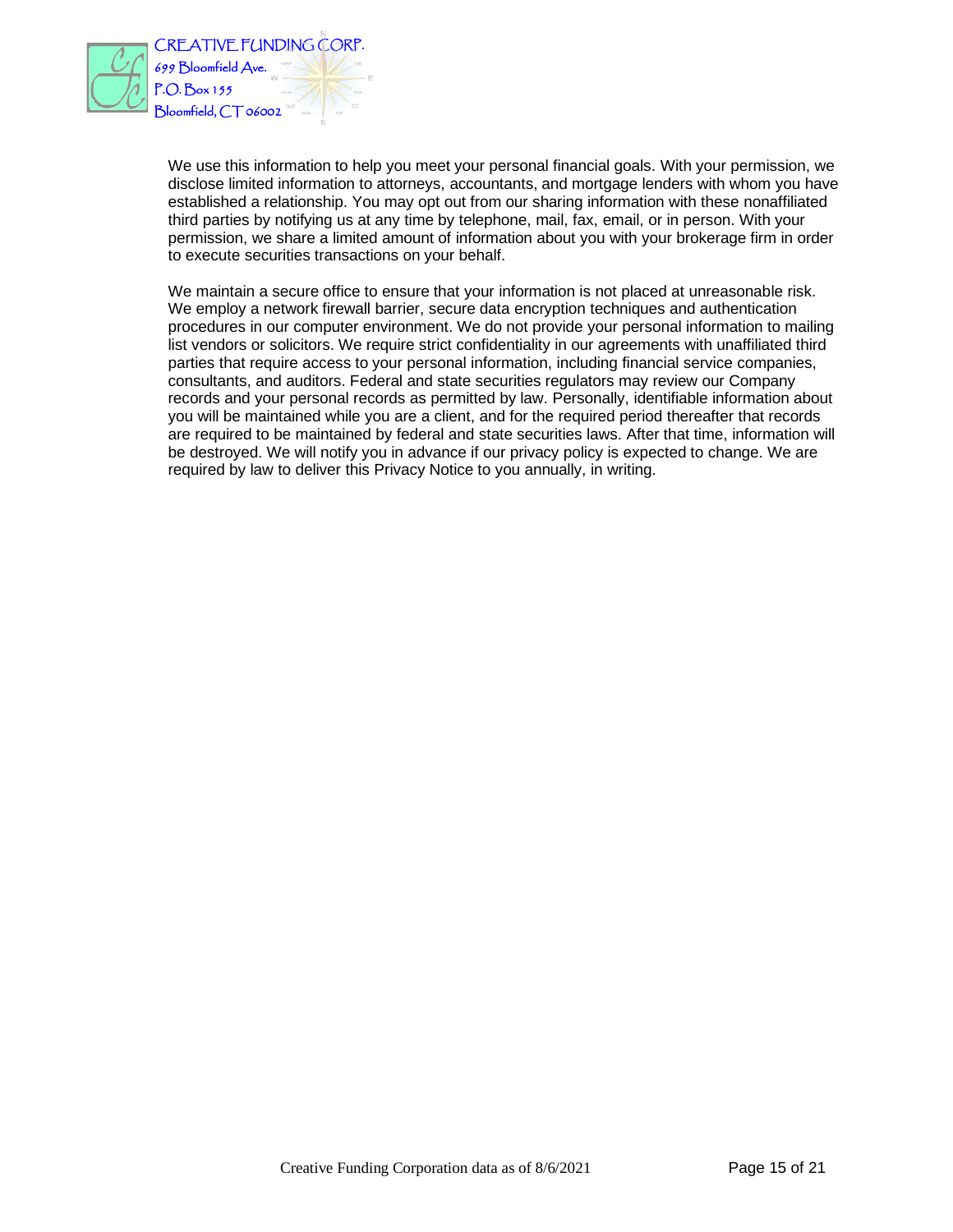

# **Creative Funding Corporation**

# **Brochure Supplement**

(**Part 2B of Form ADV**)

<span id="page-15-0"></span>This brochure provides information about the qualifications and business practices of Creative Funding Corporation (CFC). If you have any questions about the contents of this brochure, please contact us at 844-854-8948, or 860-242-4483, or by email at contact@advisorscfc.com. The information in this brochure has not been approved or verified by the United States Securities and Exchange Commission, or by any state securities authority. Additional information about CFC is available on:

- SEC's Website at [www.adviserinfo.sec.gov](http://www.adviserinfo.sec.gov/)
- FINRA Website at [www.finra.org](http://www.finra.org/)
- FINRA [BrokerCheck®](https://brokercheck.finra.org/) Hotline is 1-800-289-9999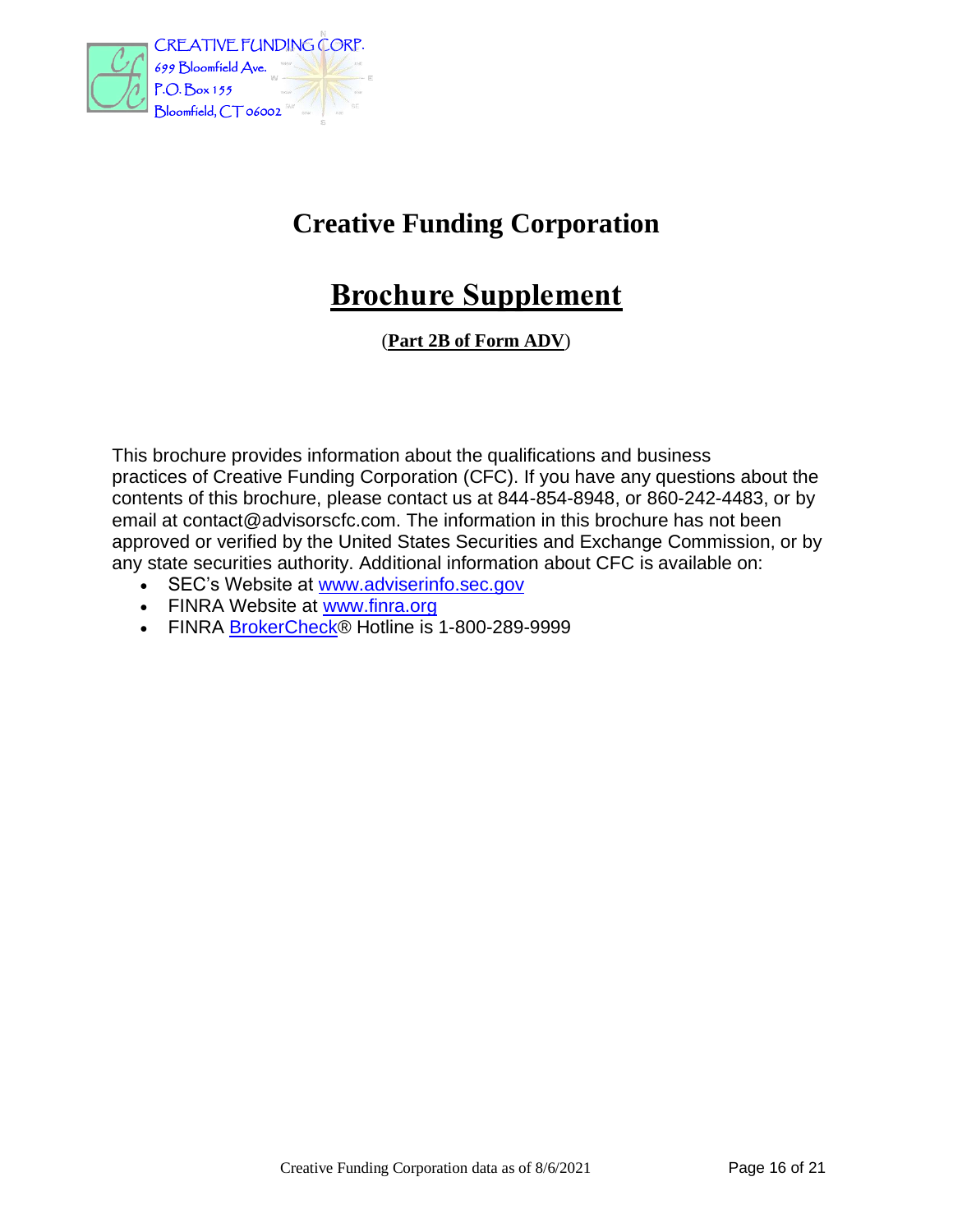

## <span id="page-16-0"></span>**Educational Background and Business Experience:**

Creative Funding Corporation (CFC) requires that advisors in its employ must have work experience that demonstrates their aptitude for financial planning and investment management. All advisors are registered with the SEC, having attained Registered Investment Advisor status via professional examination. General standards of education or business experience required, at least, four years with a college degree (or equivalent).

#### <span id="page-16-1"></span>*Steven Eliot Hyman:*

Advisor and President of Creative Funding Corporation [\(steve@advisorscfc.com\)](mailto:steve@advisorscfc.com) Education:

Wesleyan University, B.A. - Economics, Middletown, CT

University of Hartford, Course in Investments, Finance, Accounting Employment:

1985 to present. Creative Funding Corporation, 699 Bloomfield Ave. Bloomfield, CT 06002 Other Products and Services:

Life Insurance - offered as an independent agent through various insurance companies. These companies are chosen based on the needs of the client and a review of the quality of products offered as well as the expense and financial ratings of the company.

#### <span id="page-16-2"></span>*Ricardo R Dostie Jr.:*

Advisor and Vice-President of Creative Funding Corporation [\(ric@advisorscfc.com\)](mailto:ric@advisorscfc.com) Education:

Kaplan University Course for Series 65 and 66

American Financial Services courses in:

World Financial Markets

**Derivatives** 

Mortgage & Asset Backed Securities

Securities Software Consulting course in:

Investment, Trading & Systems

University of Hartford (B.S. Biology (with 2yr Electronic Engineering))

#### Employment:

3/2010–Present, Creative Funding Corporation - Vice president and Investment Analyst CertiRestore of NW Hartford Cnty LLC – Owner/Operations/Business Manager United Health Group, Hartford, CT - Senior Application Engineer in Treasury department

(Global development and production support)

CIGNA Investment Services - Senior Application Designer (Short term Trading desk) Other Products and Services:

None.

#### <span id="page-16-3"></span>*Disciplinary Information:*

Neither Steve Hyman nor Ricardo Dostie have had any legal or disciplinary events in their past. Clients and prospective clients can view the CRD records (Central Registration Depository) for Creative Funding Co. (CRD #117439), Steve Hyman (CRD #714439), and Ricardo Dostie (CRD #5829835) through the Investment Advisor Public Disclosure (IAPD) website at:

- SEC's Website at [www.adviserinfo.sec.gov](http://www.adviserinfo.sec.gov/)
- FINRA Website at [www.finra.org](http://www.finra.org/)
- FINRA [BrokerCheck®](https://brokercheck.finra.org/) Hotline is 1-800-289-9999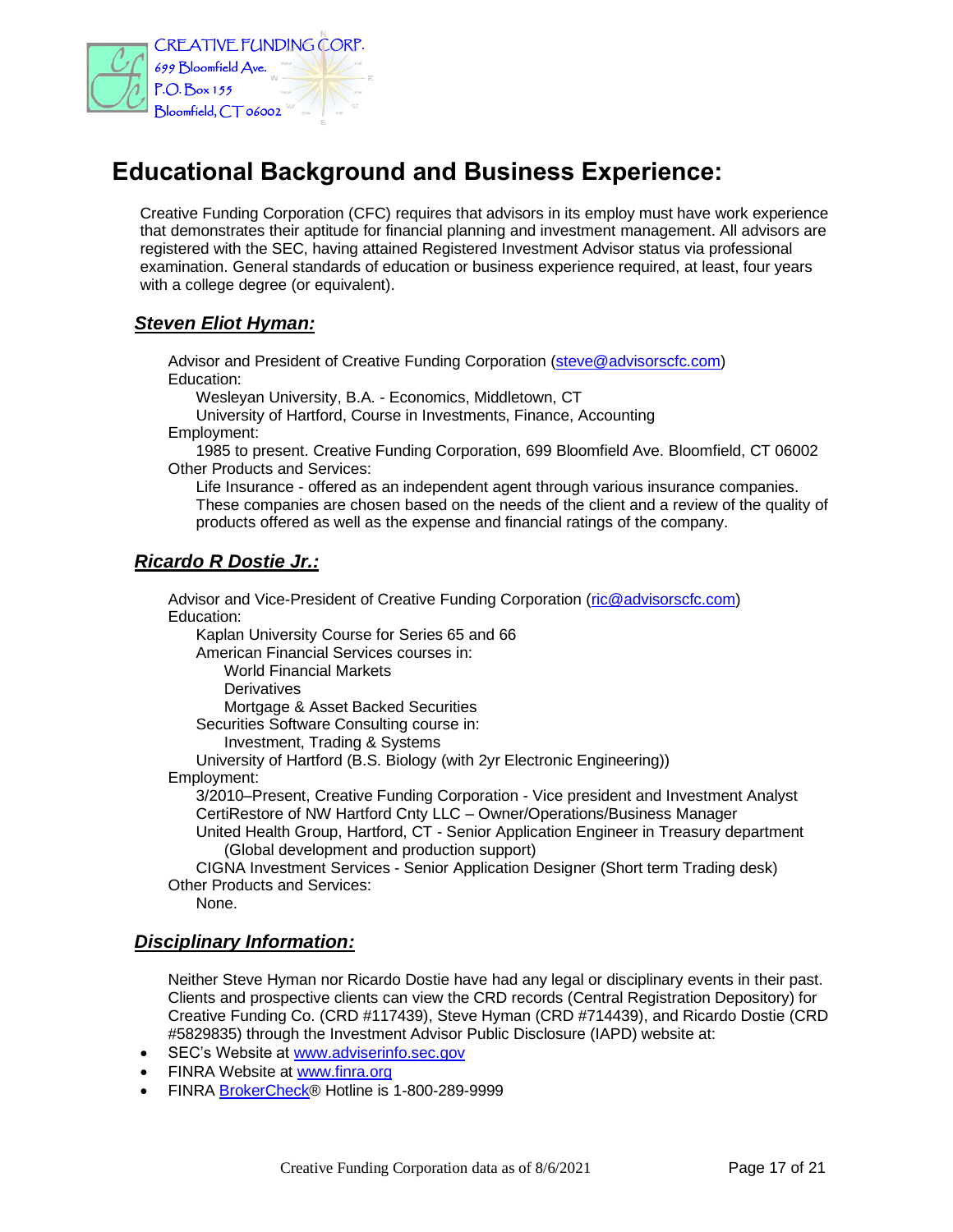

#### <span id="page-17-0"></span>*Other Business Activities:*

In addition to being investment Advisor representatives (IA Rep) of CFC, Steve Hyman is licensed as an independent insurance agent in Connecticut and Massachusetts. As IA Rep Steve Hyman may make recommendations on insurance products and may also, as an independent insurance agent, sell those recommended insurance products to advisory clients. When such recommendations or sales are made, a conflict of interest may exist as Steve may earn insurance commissions for the sale of those products. This may create an incentive to recommend such products. CFC requires that Steve disclose this potential conflict of interest when such recommendations are made. Also, CFC requires Steve to disclose that advisory clients may purchase recommended insurance products from other insurance agents not affiliated with Creative Funding Corporation.

#### <span id="page-17-1"></span>*Additional Compensation:*

Aside from the sales commissions paid by insurance companies to Steve (see the "OTHER BUSINESS ACTIVITIES" section above), neither Steve nor Ric receive any additional compensation from non-clients for providing advisory services. All advisory compensation is paid by clients, directly.

#### <span id="page-17-2"></span>*Supervision:*

As president of CFC, Steve Hyman is primarily responsible for supervision of its Investment Advisor Representatives (IA Rep). As Steve is an IA Rep himself, his accounts are also reviewed by the vice president of CFC, Ric Dostie. Both Steve and/or Ric review all financial plan recommendations before the financial plan is complete. For portfolio management recommendations, Steve and/or Ric review all recommended transactions at the end of each day. Both Steve and Ric also review accounts as a whole each quarter in conjunction with the calculation of advisory fees. Advisory clients may contact either Steve E. Hyman or Ric Dostie directly (844-854-8948).

#### <span id="page-17-3"></span>*Requirements for State-Registered Advisors:*

CFC would be required to disclose additional information for Steve and Ric if either had ever been the subject of a bankruptcy petition or ever been found liable in either: (a) an arbitration; or (b) a civil, self-regulatory organization, or administrative proceeding. As none of these applies to either Steve or Ric, Creative Funding Corporation has no information to disclose in this regard.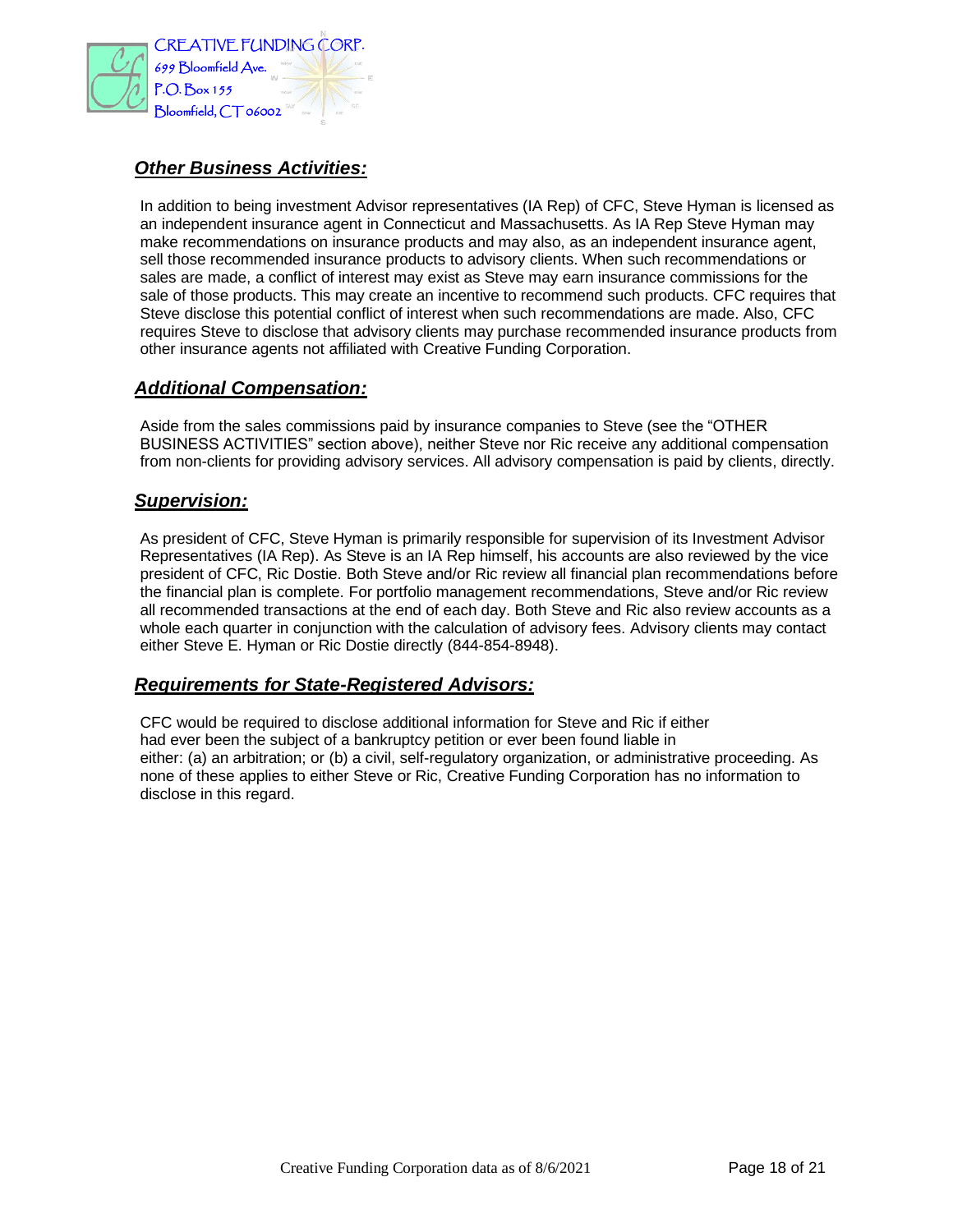

## <span id="page-18-0"></span>**Appendix A: Business Continuity Plan Summary**

#### <span id="page-18-1"></span>*Overview:*

This is an overview of Creative Funding Corporation's Business Continuity Plan (BCP). Our firm will maintain a copy of the overview BCP plan in our Brochure at our WEB site: <http://www.creativefundingct.com/>and a detailed copy of the BCP plan in the office and at the BCP alternative site.

#### <span id="page-18-2"></span>*Business Description:*

Creative Funding Corporation (CFC) manages portfolios on a discretionary basis for a fee, contracting with our clients for these services.

#### <span id="page-18-3"></span>*The CFC advisory service includes:*

- A. Consultation with Clients to help Clients decide upon a set of investment goals.
- B. Review of Client's current investment goals using expected risk and expected return.
- C. Assist the Client with preparation of an Investment Policy.
- D. Assist the Client with portfolio allocation strategy and implementation of the Client's investment policy.
- E. Provide the Client with ongoing periodic investment reports (i.e., market values, interest and dividends, asset allocation, maturity and expiration alerts, contributions, withdrawals and expenses, commissions, capital gains and losses etc.…).

#### <span id="page-18-4"></span>*BCP Firm Policy:*

Our firm's policy is to respond to a Significant Business Disruption by safeguarding employees' lives and firm property. We make financial and operational assessment and try to quickly recover and resume operations, protecting all of the firm's books and records, and allowing our clients to transact business. In the event that we determine we are unable to continue our business; we will assure clients prompt access to their funds and securities.

#### <span id="page-18-5"></span>**A. Significant Business Disruptions (SBDs):**

Our plan anticipates two kinds of SBDs, internal and external. Internal SBDs affect only our firm's ability to communicate and do business, such as a fire in our building. External SBDs prevent the operation of the securities markets or a number of firms, such as a terrorist attack, a city flood, or a wide-scale regional disruption. Our response to an external SBD relies more heavily on other organizations and systems, especially on the capabilities of our clearing firm Charles Schwab & Co., Inc.

#### <span id="page-18-6"></span>**B. Approval and Execution Authority:**

Steve Hyman, the registered principal, is responsible for approving the plan and for conducting the required annual review. Both the president and vice president have the authority to execute the BCP.

#### <span id="page-18-8"></span><span id="page-18-7"></span>*Contact Information:*

#### **A. Corporate office:**

699 Bloomfield Ave. Bloomfield, CT 06002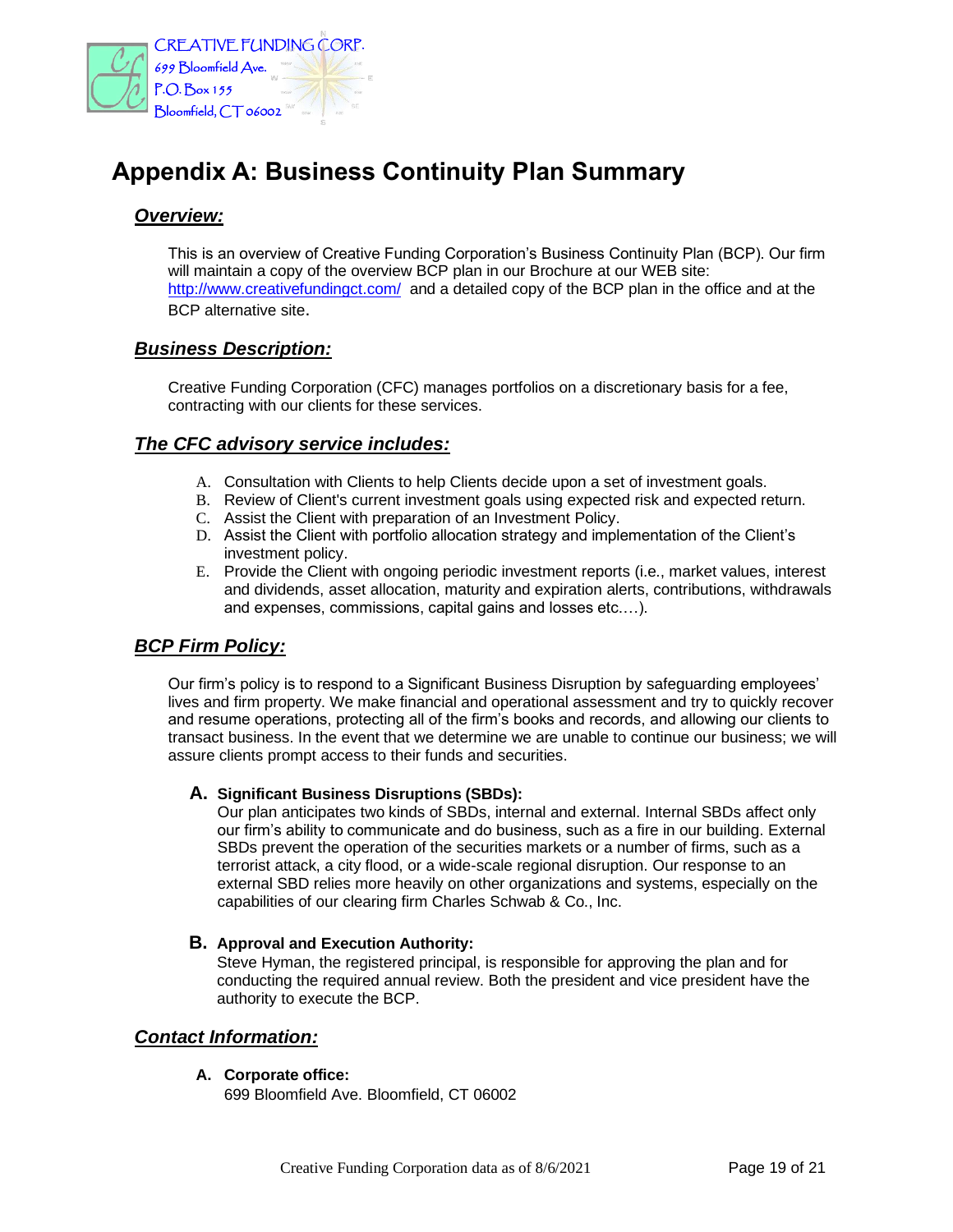

Line1: 860-242-4483, Line2: 860-243-8819, and 844-854-8948 [contact@advisorscfc.com](mailto:contact@advisorscfc.com) [steve@advisorscfc.com](mailto:steve@advisorscfc.com)

<span id="page-19-0"></span>**B. Our Custodian Bank (clearing firm):** Charles Schwab & Co. Inc. 800-435-4000, 800-515-2157 (Phones automatically role to offices in Colorado and Arizona when Florida isn't available.) Web link for client's **[Schwab Alliance Login](https://client.schwab.com/Login/SignOn/CustomerCenterLogin.aspx?&kc=y&sim=y)** (https://client.schwab.com)

<span id="page-19-1"></span>**C. Alternate Locations:**  South Windsor, CT and/or Windsor, CT [contact@advisorscfc.com](mailto:contact@advisorscfc.com) [steve@advisorscfc.com](mailto:steve@advisorscfc.com)

The office phones (Line1: 860-242-4483 and Line2: 860-243-8819) will be forward to backup cell phones. Client's access to their investments will continue with Steve at the alternative location or via the custodian bank's WEB site or by calling the custodian bank (WEB Link and phone numbers above).

#### <span id="page-19-2"></span>*Data Back-Up and Recovery:*

The CFC backs up its data daily. One backup is kept locally and the other at a remote location. If our primary site is inoperable, we'll move operations to our alternate location. For the loss of data, we will either physically recover the data from local backup or from remote site.

#### <span id="page-19-4"></span><span id="page-19-3"></span>*Financial and Operational Assessments.*

#### **A. Operational Risk**

In the event of an SBD, we will immediately identify what means will permit us to communicate with our customers, employees, critical business constituents, critical banks, critical counterparties and regulators. Although the effects of an SBD will determine the means of alternative communication, the communications option we will employ will include our alternate site, website, telephone, voice mail, email, etc. In addition, we will retrieve our key activity records as described in the section "*Data Back-Up and Recovery".*

#### <span id="page-19-5"></span>**B. Financial and Credit Risk:**

In the event of an SBD, we will determine the value and liquidity of our assets to evaluate our ability to continue to fund our operations and remain in capital compliance. We will contact our clearing firm, critical banks and investors to apprise them of our financial status. If we determine that we may be unable to meet our obligations to those counterparties or otherwise continue to fund our operations, we will request additional financing from our bank or other credit sources to fulfill our obligations to our customers and clients. If we cannot remedy a capital deficiency, we will file appropriate notices with our regulators and immediately take appropriate steps.

#### <span id="page-19-6"></span>*Mission Critical Systems.*

Our firm's "mission critical systems" are those that ensure prompt and accurate processing of securities transactions, including order taking, order entry, order execution, comparison, allocation, clearance and settlement of securities transactions, the maintenance of customer accounts, access to customer accounts and the delivery of funds and securities.

• CFC application